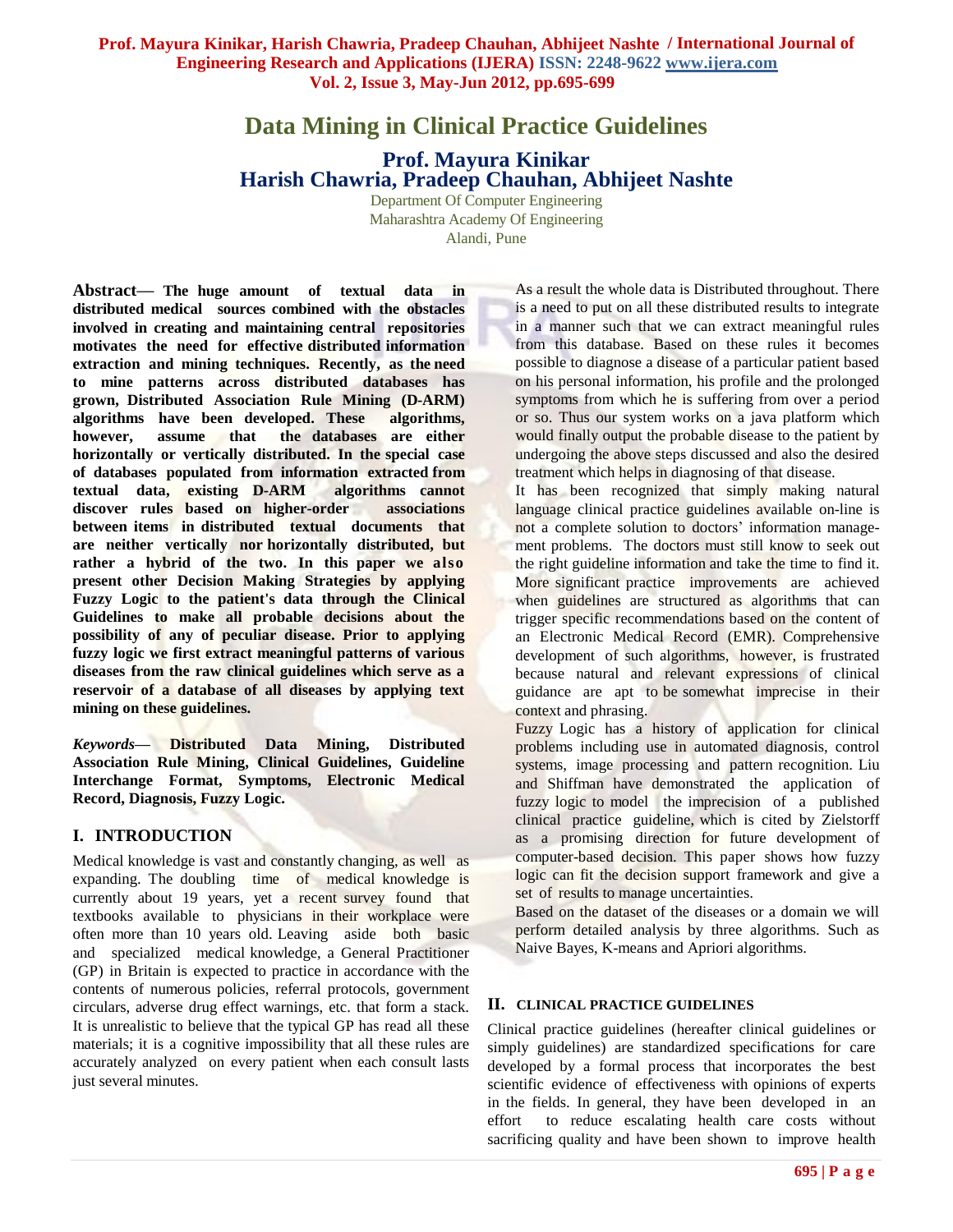care outcomes when followed. Many clinical practice guidelines are available for an extensive range of clinical problems, and several bodies have been established as clearing houses.

To be effective, guidelines need to be integrated into the physician's decision-making process in daily practice. The acceptance of guidelines by medical practitioners, however, depends on several factors, including awareness, availability, relevance, applicability in specific circumstances, mutual agreement, supporting evidence, etc.

Most current guidelines are implemented in printed form, or as direct translations of the printed text-based narratives, however there have been a number of attempts to provide effective electronic representations of clinical guidelines. In this process several key factors affecting their use have been established.

The highest probability of an effective guideline implementation occurs when patient-specific advice is provided at the time and place of a consultation. It has been recognized that the guideline statements should be linked to the actual patient data, and therefore be integrated into an electronic medical record. The most predictable impact is achieved when the guideline is made accessible through computer-based, patient-specific reminders that are integrated into the clinician's workflow. There are many obstacles on the way to making guidelines available in the form of patientspecific reminders. One such obstacle is the uncertainty and imprecision, inherent in clinical guidelines.

In general sense, regardless of its presentation, to be a collection of If…Then*…*rules, a diagram, a flowchart, a sequence of statements in a procedural language, etc. Usually clinical guidelines are implemented in the form of text narratives, describing possible medical conditions and signs with the appropriate recommendations. One profound reason we do not see guidelines represented as algorithms is that such narrative recommendations may not have traditional algorithmic representations. Some authors suggest that guidelines are not intended to be literally and directly applied, they specify a mixture of procedural and criterionbased knowledge, which the clinicians are tacitly expected to adjust and adapt according to the specific of a case. This fact creates a significant obstacle for computerizing clinical guidelines, their electronic exchange and assessment. Despite recent progress in developing formal syntax for guideline representation, in the computerised form the guidelines are mostly translations of text-based narratives.

### **III. UNCERTAINTIES IN GUIDELINES**

Uncertainty plays a major role in the problem of guidelines representation. While natural languages (e.g., English) are quite suitable to express the uncertainty, present algorithmic languages call for precise recipes, and the translation from the first representation to the second presents a significant challenge. There are several types of uncertainty that may appear in clinical guidelines.

First, it is lack of information. Not every observation of

relevance to a guideline may be available or has been collected, in which case an educated guess sometimes has to be made. Even if collected, the information can be unreliable.

Second, it is non-specificity, connected with sizes of relevant sets. Frequently guidelines refer to other conditions, other risk factors, other significant conditions leaving it up to the doctor to decide what they are. To be translated into an algorithmic language, an explicit list of those conditions is required.

Third, it is the probabilistic nature of data and outcomes. There are few clinical signs that unequivocally point to a medical condition, and therefore to a predefined course of actions. Sensitivity and specificity of most clinical tests are far from ideal, and consequently they point to a likelihood, rather than presence or absence of medical condition. The outcome of any non-trivial recommendation is also, in a sense, a gamble. The words "usually", "likely", "commonly", "possibly", etc., express this type of uncertainty in natural languages.

Finally, it is fuzziness in determination of clinical signs that trigger the guidelines. It can be subjectivity in the assessment of a patient's symptoms, or in the interpretation of precise objective data, such as laboratory test results or even a patient's age. What exactly is the size of an "enlarged liver?" What exactly do we mean by "infants" or "middle-aged men?"

Fuzzy Set Theory (FST), introduced by Lotfi Zadeh in

1965, is the basis for Fuzzy Logic, Approximate Reasoning, Possibility Theory and other related disciplines. The main advantage of FST is that it allows transparency in knowledge representation. Formulation of decision rules mimics human thinking, and fuzzy logic permits one to construct fuzzy algorithms, flexible enough to represent the narratives of clinical guidelines. The key concept of FST is that of partial membership of elements in a set. In contrast to classical, "crisp" sets, where an element either belongs to the set or not, FST allows for degree of belonging to the set, usually real values taken from the range of 0 to 1, with 1 standing for complete membership and 0 for non-membership.

### **IV. CLASSIFICATION BY NAIVE BAYES**

Naive Bayesian classifiers have proven to be powerful tools for solving classification problems in a variety of domains. They have been successfully applied in the medical domain for solving diagnostic problems, such as the diagnosis of heart disease in newborn babies.

We use the dataset that in the attribute relationship format consisting of skin disease attributes and its relationship features. It is a typical dermatology database which shows four diseases such as psoriasis, seboreic dermatitis, lichen planus, pityriasis rosea, The dataset also has features related to this diseases.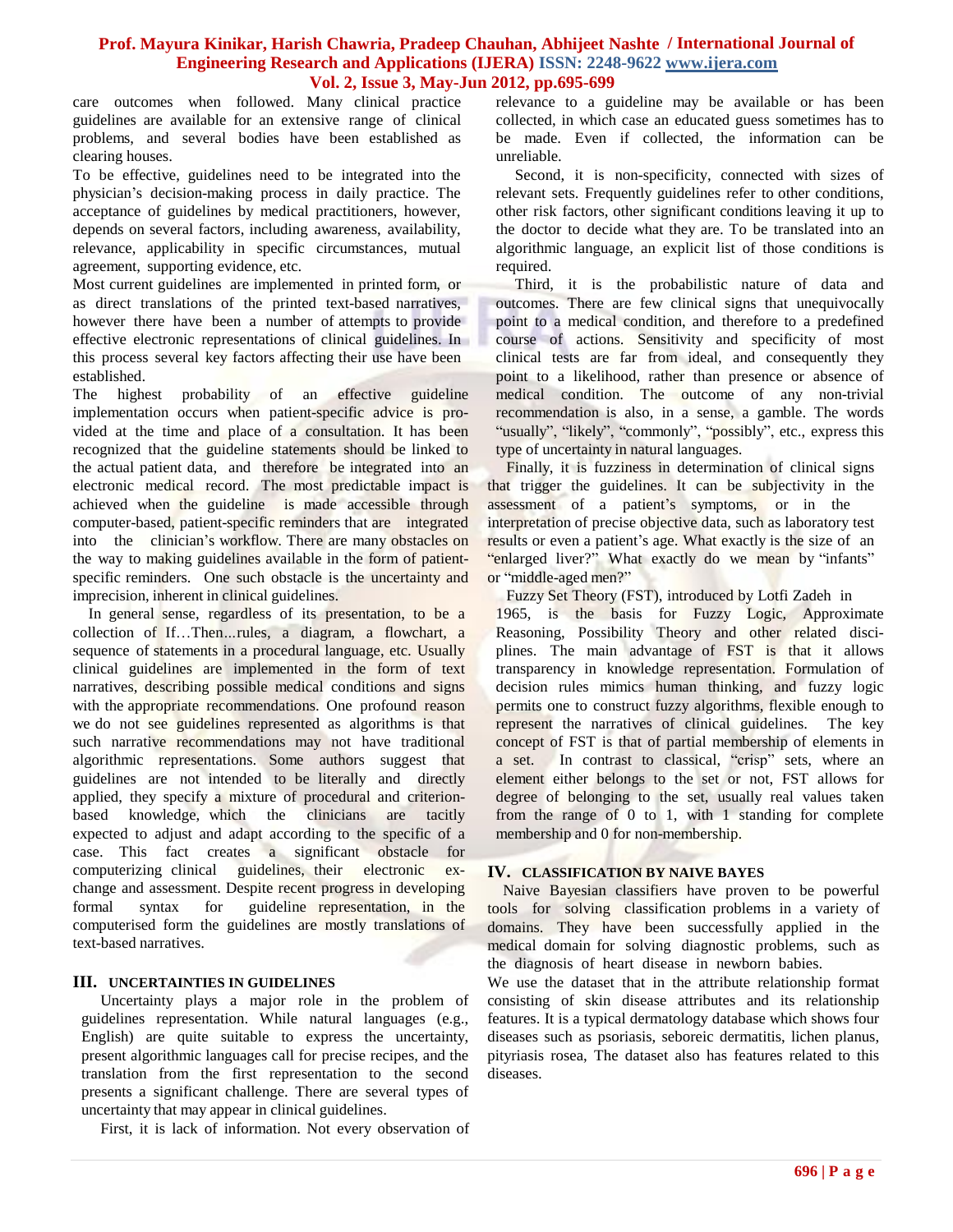

#### Figure-I

The above figure shows the snapshot of the execution of the project. The particular dataset which is stored on the hard disk is browsed and opened. On opening it shows the instances of the classes and the features as well as attributes as per the dataset of dermatology.

Constructing a naive Bayesian classifier starts with defining a class variable with its possible values and feature variables with their values. To complete the construction of a naive Bayesian classifier, various conditional probabilities have to be obtained. For each feature variable included in the classifier, more specifically, conditional probability distributions over its values given the different classes have to be defined. While the classifiers could be built from information provided in the literature, to establish their sensitivities, specificities and accuracies, a dataset was needed.

### **V. CLUSTERING BY K-MEANS**

K-means is an algorithm to classify or to group your objects based on attributes or features into K number of group. K is positive integer number. The grouping is done by minimizing the sum of squares of distances between data and the corresponding cluster centroid. Thus, the purpose of K-mean clustering is to classify the data. As we are using filter approach to get further and appropriate information related to the skin diseases from the dermatology dataset in order to get more precise result from the further apriori and fuzzy logic approach.

The basic step of k-means clustering is simple. In the beginning, we determine number of cluster K and we assume the centroid or center of these clusters. We can take any random objects as the initial centroids or the first K objects can also serve as the initial centroids.



#### Figure-II

The above figure II shows the typical steps of how the clustering is done by k-means method. First, the total no of clusters is taken into consideration then the centroid of each cluster is calculated by constructing a distance matrix and further arithmetic operations are carried out. If the number of data is less than the number of cluster then we assign each data as the centroid of the cluster. Each centroid will have a cluster number. If the number of data is bigger than the number of cluster, for each data, we calculate the distance to all centroid and get the minimum distance. This data is said belong to the cluster that has minimum distance from this data.

Since we are not sure about the location of the centroid, we need to adjust the centroid location based on the current updated data. Then we assign all the data to this new centroid. This process is repeated until no data is moving to another cluster anymore. Mathematically this loop can be proved convergent. Thus the dataset is classifies further into clusters based on the attributes and features that are fed as input from the naive bayes classifier. K-means further filters the dataset and inputs it to diagnostic step.

### **VI. ASSOCIATION BY APRIORI ALGORITHM**

Association rule mining (ARM) discovers associations between Items. Given two distinct sets of items, X and Y, we say Y is associated with X if the appearance of *X* implies the appearance of *Y* in the same context. ARM outputs a list of association rules of the format X Y, where XY has a predetermined support and confidence. Many ARM algorithms are based on the well-known Apriori algorithm. In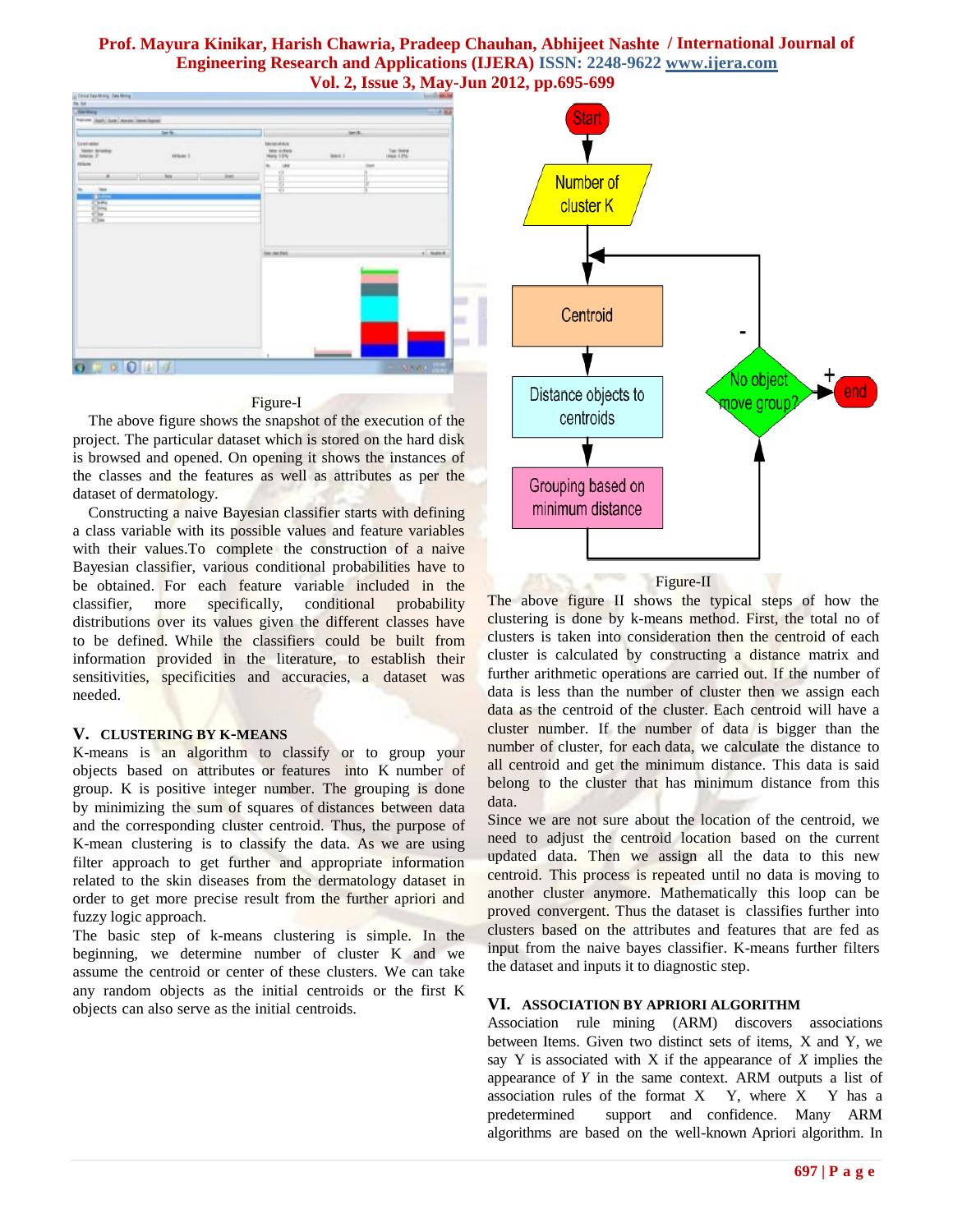Apriori, rules are generated from itemsets, which in turn are formed by grouping items that co-occur in instances of dataset.

| De Sa                                       |                                                                                                                                         |                   |
|---------------------------------------------|-----------------------------------------------------------------------------------------------------------------------------------------|-------------------|
| <b>On Hory</b>                              |                                                                                                                                         | <b>Lin TO-M2</b>  |
| <b>Newsler Gents Date: ANYON Department</b> |                                                                                                                                         |                   |
| Ansolds                                     |                                                                                                                                         |                   |
| ARRESTS MARTIN COLLECTED WAS STRIP TO       |                                                                                                                                         |                   |
|                                             | AMANEW HATCH!                                                                                                                           |                   |
| <b>Hel</b>                                  |                                                                                                                                         |                   |
| head let thes don't's return!               | 182. Attributed 21 min Agencyang 14  confi 21.151<br>IAS, wallings? IN nor lithings? 2  apply 15.81                                     |                   |
|                                             | 196, and 16292 18 995 additioned instituted 2. Audit 18.21.                                                                             |                   |
|                                             | 143. Adventurily 12 nov postinged 8  and citate                                                                                         |                   |
|                                             | 161. HiltsbyT II we class I = mail 0.31                                                                                                 |                   |
|                                             | 107; Intelnet II ass' environment mailinged # modivities<br>15. Industry & partyred Depressed for U Department . 151                    |                   |
|                                             | 100-Indiana II as entimated claims & londist. W-                                                                                        |                   |
|                                             | 15. stared 11 en instinged 1 mail (6.1)                                                                                                 |                   |
|                                             | ITL Stated II see knowning b controlled                                                                                                 |                   |
|                                             | 112. classed 18 not anythmand analoged 1 = control. 411                                                                                 |                   |
|                                             | 171. ssytMand Initiated II wo keeping 1 2021/11/11<br>116. argitamani stotorano il non Aganesitta il construttutti                      |                   |
|                                             | ITL Gased II as eighboard inhight 5 000116.30                                                                                           |                   |
|                                             | the channel of two-states are as if freaser . FO                                                                                        |                   |
|                                             | 177, slated 18 no exchemed waitinged instinged 8 = confron.b)                                                                           |                   |
|                                             | 175, acutionard 2 year skillaged 4 - module.91                                                                                          |                   |
|                                             | 176. scalings) it we inclined 4 confi this component<br>ICC, estimated 2 we assistant the 2 Degman 2021                                 |                   |
|                                             | 101. ATTOLOGI E we INSIDE MOVING A TELEVISION                                                                                           |                   |
|                                             | 10. arctioned 1 we have an about 1 mail (1.1)                                                                                           |                   |
|                                             | 100. WHILMPS E we cruting a showcome a comfront in                                                                                      |                   |
|                                             | 101. sealinged conteaged it wen against a constrainty                                                                                   |                   |
|                                             | 195. scalinged honeytons it was finalized 4. doutlink by a control<br>Util, arythmand scalinged instanced 4 not againlik a construction |                   |
|                                             | 187. BINCINER TERRINAL I was explosined directed in  (402) 18-76.                                                                       |                   |
|                                             | 1951; enailstant Agencycles it was exprimently received 4 and to the                                                                    |                   |
|                                             | DR. erythmand i sor exclippet initiated Appenhong 4 . southern in                                                                       |                   |
|                                             | THE AVAILABLE RANGING F. MIL ASSESSMENT CLASSES A  VORTLULTS.                                                                           |                   |
|                                             | US, represent I we entirely agreement classes a conductive                                                                              |                   |
|                                             |                                                                                                                                         |                   |
|                                             |                                                                                                                                         |                   |
|                                             | $\Omega$ +                                                                                                                              | <b>CONTRACTOR</b> |

### Figure III

The above figure III shows how association rules are formed on the classified dataset which is the output of the naïve bayes and k-means classifiers. These association rules are generated based on the features also known as symptoms such as erythema, scaling and itching of the four classes of skin diseases of the dermatology dataset.

The rules are discovered as per the instances occurred in the dataset. According to the discriminative features in the dataset the support and confidence of a particular disease is calculated with a predefined threshold values.

### **VII. DIAGNOSIS BY FUZZY LOGIC**

Fuzzy based association mining works on Boolean values which can be either true or false. For instance a patient suffering from high fever may be having temperature high then its truth value becomes 1 and if its false then its 0. Also if the value is intermediate such that it is neither true nor false then it takes the probability of both the condition. This whole approach we take into consideration for every attributes of a patient such that it becomes easy for the identification and the diagnosis of the disease. In such manner we classify the whole database using the fuzzy approach such as the age, weight, blood pressure and other medical terms using the probability of the truth and false values.

| Erythema                    | 3                                   |   |
|-----------------------------|-------------------------------------|---|
| Scaling                     | 3                                   |   |
| Itching                     | 3                                   |   |
| Age                         | 37                                  |   |
|                             |                                     |   |
| Diagnos<br>Diagnosis Result | Reset                               |   |
|                             | Certainity of Psoriasis is: 61.17 % | Ξ |
|                             |                                     |   |

### Figure IV

The above figure shows the final diagnosis step of the dataset of the dermatology which is fed as input. It goes through the various classification step as stated above in the paper. Finally by fuzzy logic which works on the Boolean values the decision is made on the rules discovered by association mining.

By stating the different prescribed values of the features of erythema, scaling and itching we can diagnose the certainty of the psoriasis and other skin infections. The probability is calculated in terms of percentage as per the instances, support and confidence of the classes of the features in the dataset.

### **VIII. CONCLUSION.**

.

Clinical medicine is one of the most interesting areas in which data mining may have an important practical impact. The widespread availability of large clinical data collections enables thorough retrospective analysis, which may give healthcare institutions an unprecedented opportunity to better understand the nature and peculiarity of the undergoing clinical processes.

Combine the whole process of clinical process with computer generated treatment recommendations. Fast and Efficient implementation of clinical guideline reference for the medical practitioners.